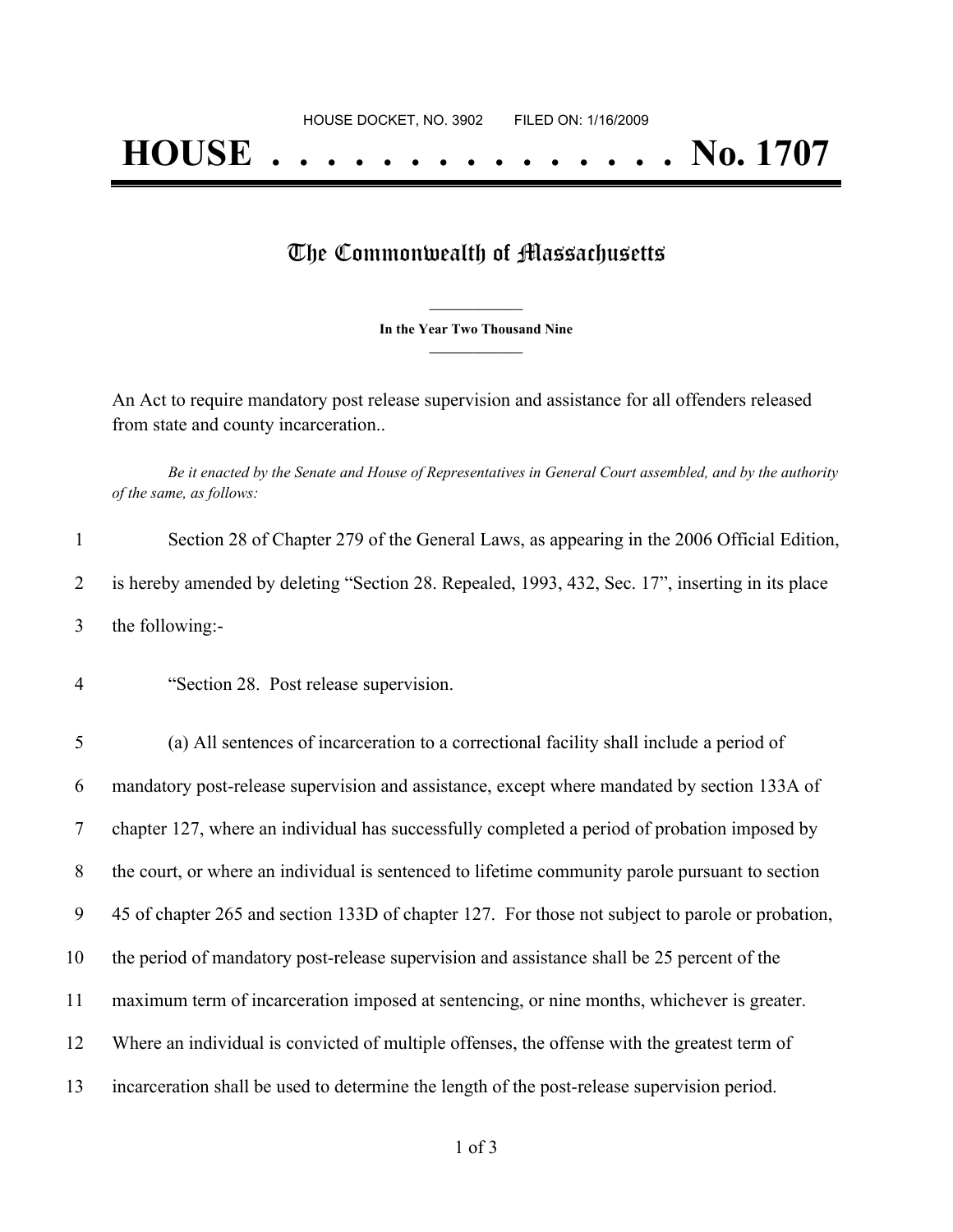(b) Upon release, an individual subject to post-release supervision and assistance per section 1 shall be under the jurisdiction of and supervised by the parole board. The chairman of the parole board shall establish uniform regulations for mandatory post-release supervision consistent with the applicable provisions of chapter 127 and 276. All persons under such supervision shall be subject to the provisions of law, rules and regulations governing parole. The parole board will actively work either the department of social services or the department of youth services, or both, where applicable, to provide assistance to the releasee in areas including, but not limited to, housing, education, employment training and employment opportunity. Nothing in this section shall limit the authority of the superior, municipal, district or juvenile court to impose conditions of probation supervision to protect the public or promote the rehabilitation of any person.

 (c) An individual who violates a condition of mandatory post-release supervision shall be subject to modification or revocation proceedings initiated by the parole board. In all proceedings under this section, upon a violation, the individual may be placed under increased supervision, subjected to other conditions, or incarcerated for not more than the maximum remaining unserved portion of their sentence. In the case of any violation for use of controlled substances or an offense for operating under the influence of drugs or alcohol, the period of mandatory post-release supervision shall be extended to accommodate an appropriate substance abuse program. For any violation of the conditions of mandatory post-release supervision, the period of supervision shall be stayed during a period of incarceration and it shall be resumed upon release. If such violation constitutes a criminal offense, said period of incarceration shall be served on and after any sentence received as a result of the new offense. Upon subsequent